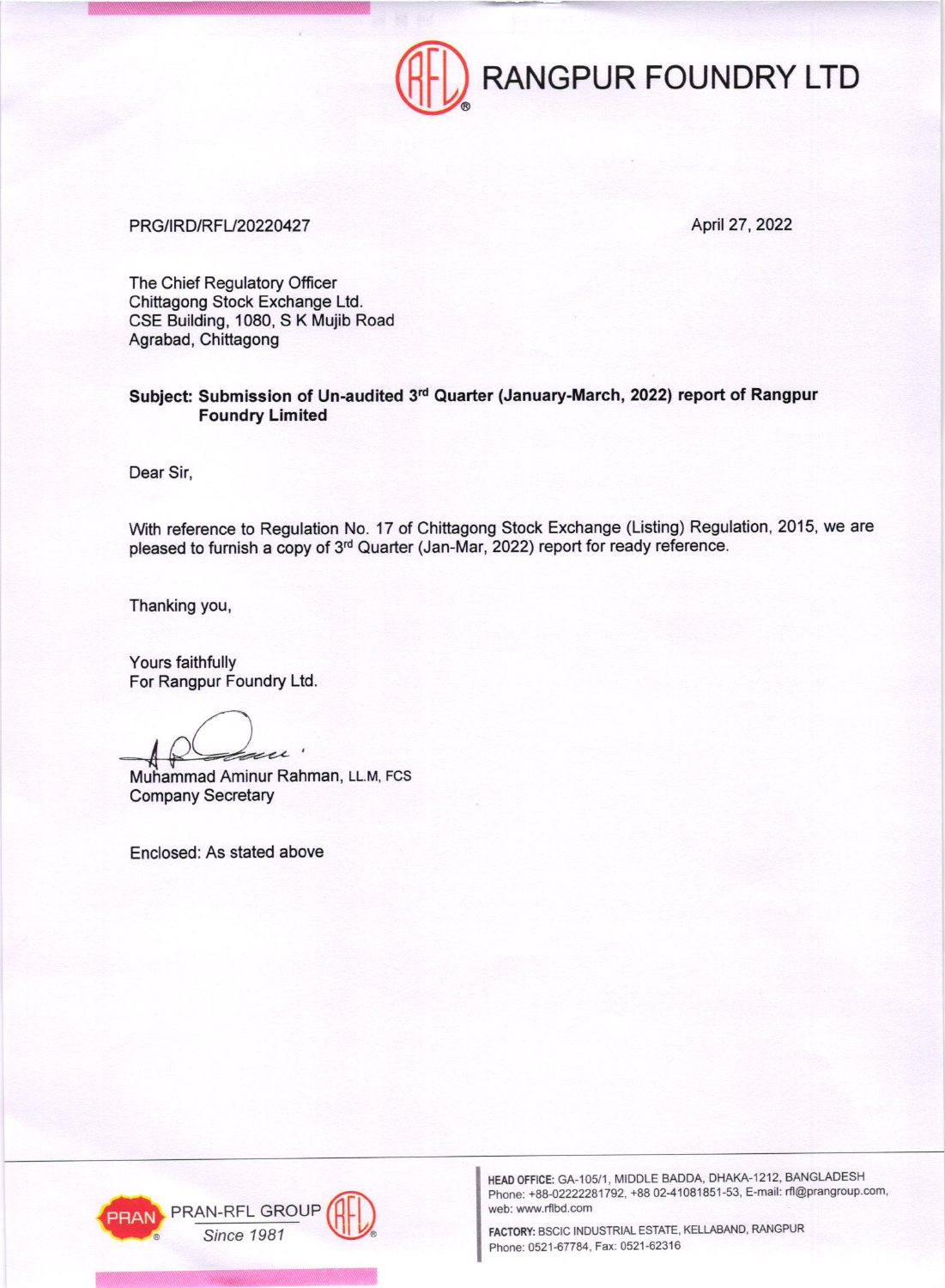

## PRG/IRD/RFL/20220427 April 27, 2022

The Chairman Bangladesh Securities and Exchange Commission Securities Commission Bhaban Plot#E-6/C, Agargaon, Sher-e-Bangla Nagar Dhaka-1207

## Subject: Submission of Un-audited 3rd Quarter (January-March, 2022) report of Rangpur Foundry Ltd.

Dear Sir,

With reference to Regulation No. 17 of Dhaka Stock Exchange (Listing) Regulation, 2015, we are pleased to furnish a copy of 3<sup>rd</sup> Quarter (Jan-Mar, 2022) report for ready reference.

Thanking you,

Yours faithfully For Rangpur Foundry Ltd.

au '

Muhammad Aminur Rahman, LL.M, FCS Company Secretary

Enclosed: As stated above



HEAD OFFICE:

PRAN-RFL CENTRE, 105 MIDDLE BADDA, DHAKA-1212, GPO BOX : 83, BANGLADESH Phone : 88-02-9881792, 88-02-8835546, Fax : 88-02-8837464, E-mail : rfl@prangroup.com, web : www.rflbd.com<br>FACTORY : BSCIC INDUSTRIAL ESTATE, KELLABAND, RANGPUR Phone: 0521-67784, Fax: 0521-62316